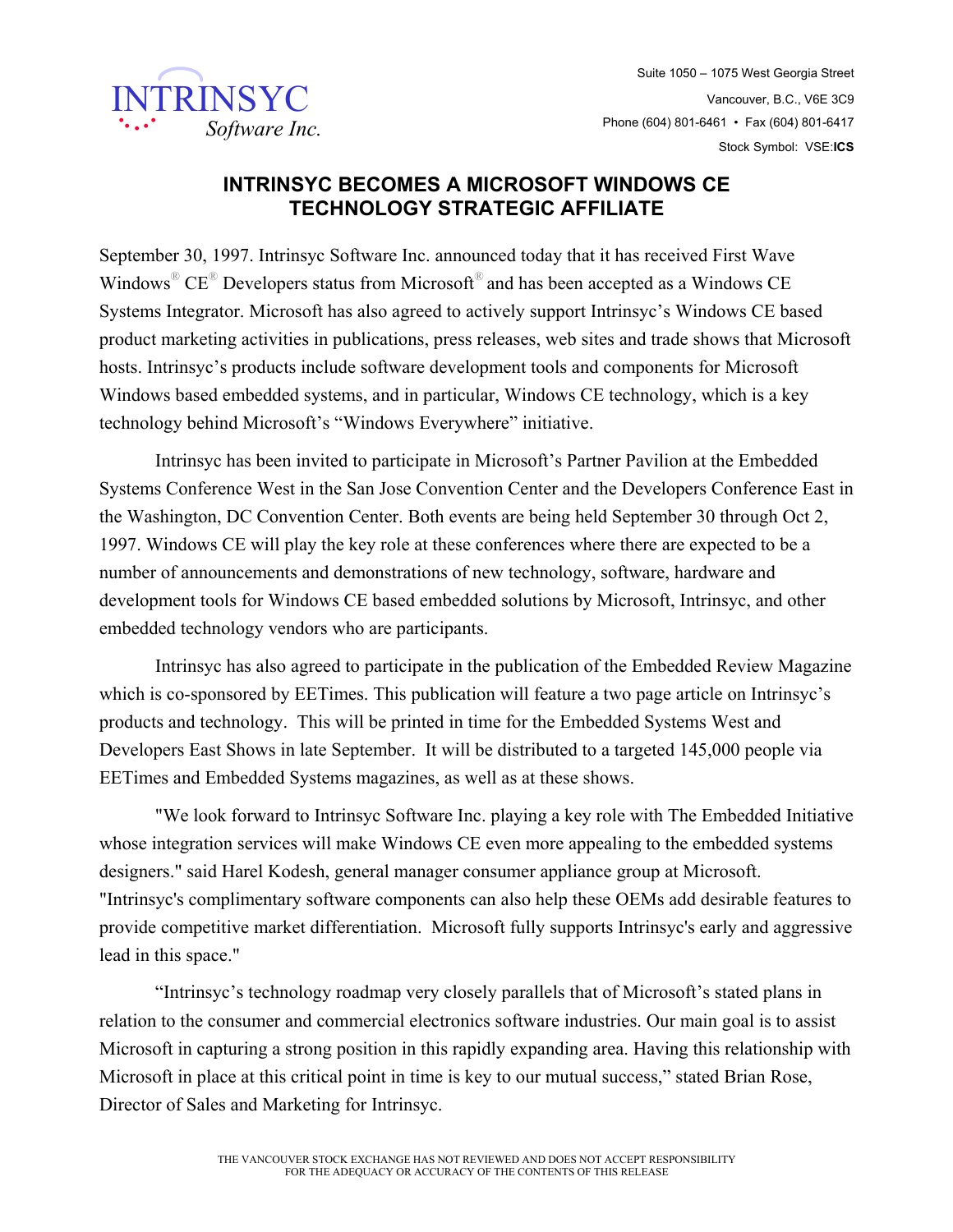On Sept 15/97, Intrinsyc and Annasoft Systems of San Diego, CA announced a distribution deal for Intrinsyc's complete product line. Annasoft is the number one provider of Microsoft operating systems to the embedded market, including DOS, Windows 3.1®, Windows for Workgroups<sup>®</sup>, Windows 95<sup>®</sup>, Windows NT<sup>®</sup>, and Windows CE<sup>®</sup>. Annasoft has been selected by Microsoft to license Windows CE to the embedded market and has earned a reputation for helping developers implement successful embedded solutions.

 "Our agreement with Intrinsyc supports Microsoft's new Windows CE initiative which Annasoft is solidly committed to. Intrinsyc's products enhance our existing product lines and allow our customers to further reduce their time to market when developing new Windows CE applications for consumer and commercial electronics products. Intrinsyc's clean sheet of paper approach towards addressing the requirements for this new CE market has created a best in class product line that will greatly assist our customers in their development programs," said Richard Eppel, President of Annasoft.

 On June 9/97, Intrinsyc and RadiSys Corporation of Hillsboro, OR announced a strategic software alliance for embedded systems based on the Intel x86 processor architecture and Microsoft operating systems. Intrinsyc and RadiSys are cooperatively developing, licensing, selling and supporting a comprehensive line of dedicated and embedded systems software development tools for the embedded Windows NT and Windows CE markets. RadiSys is the leading independent supplier of embedded computer technologies used by OEMs in manufacturing automation, telecommunications, medical equipment, transportation, test and measurement and retail/office automation applications.

## More on Intrinsyc's Products:

 Intrinsyc's **Integration Expert** assists developers in the creation and deployment of minimal footprint applications. The key features of IX include automatic application dependency analysis, source code profiling, OS configuration, and target generation. The analysis is dynamic, requires no source code, provides automatic footprint calculation, and works for any version of Microsoft's Win32® based operating systems, including Windows 95, NT and CE. Developers can use IX to improve the efficiency of their code, optimize compiler flags, minimize memory requirements, and manage a set of programs/libraries that comprise a single target application.

 Intrinsyc's **WinFT** provides software fault detection and correction for Win32 based applications. The key features of WinFT include watchdog services, checkpointing, and exception handling. The WinFT library can be embedded within any Win32 application to improve quality, reliability, and predictability.